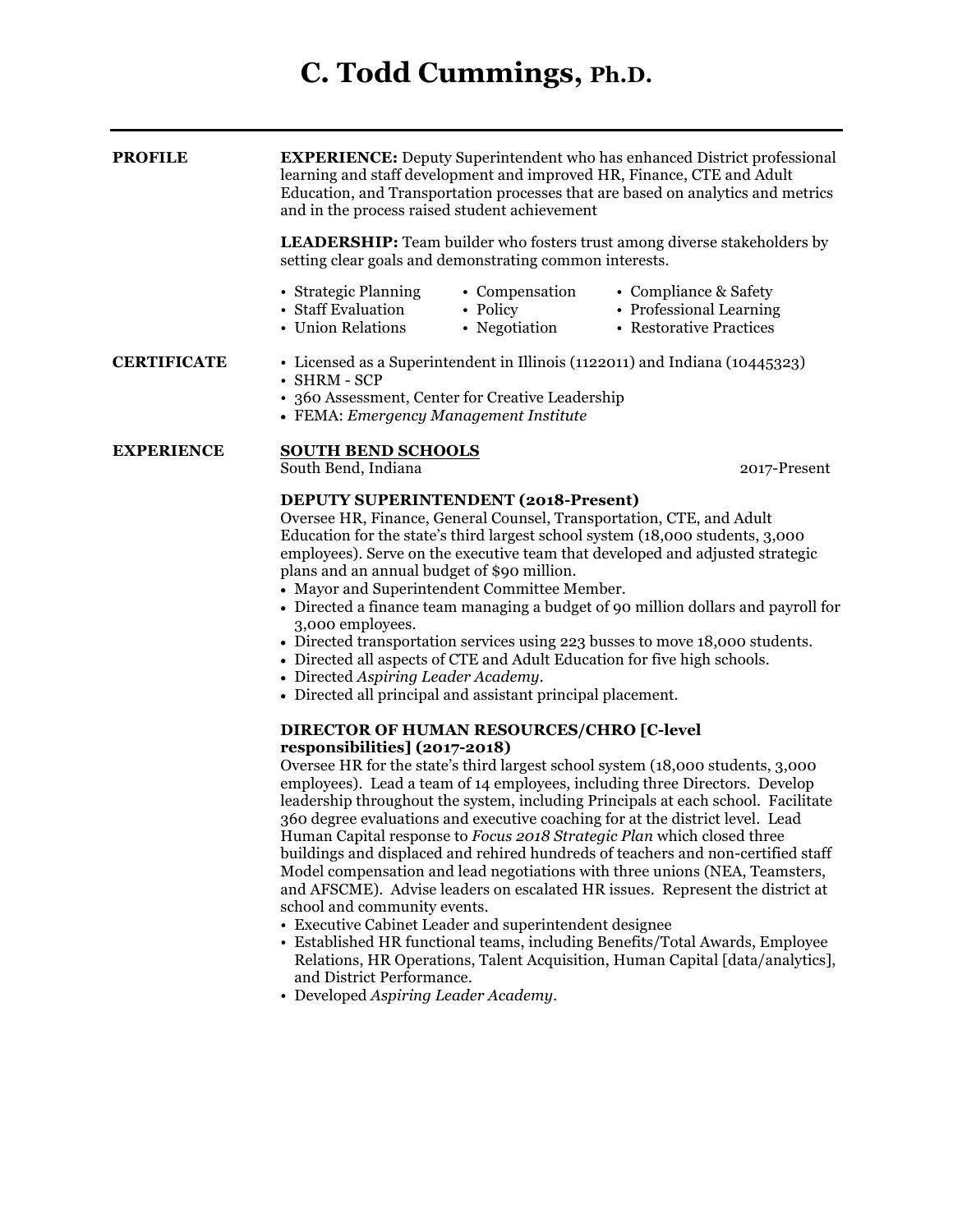# **C. Todd Cummings, Ph.D.**

(Page Two)

# **FORT WAYNE COMMUNITY SCHOOLS**

Fort Wayne, Indiana 2007-2017

# **MANAGER, SYSTEM OF SUPPORT EVALUATION & COMPENSATION [Sr. HR Manager] (2015-2017)**

**Human Resources Leadership:** Developed HR-related policy for the largest school district in the state (4,000 employees). Wrote and updated rubrics for job classifications and job descriptions. Created models for salary compensation. Devised salary schedules for new executives, and review salary schedules for all employees. Posted openings on industry websites, and track results. Facilitated cooperation between department recruiters and local unit managers (principals). Advocated for diversity in all areas of hiring. Supported the HR Director with issues related to employee relations and discipline, including termination.

- Played a lead role on the Salary Negotiation Committee by promoting open communication with union leaders.
- Made key staffing decisions as part of the Teacher Termination team that conducted end-of-year evaluations and recommends dismissal.
- Improved gender equity through an analysis of compensation and recommended reforms.
- Organized a committee of transgender advocates to advise on policy for transgender students.

**Project Management & Analytics:** Planned and managed ad hoc projects to support senior administrators (executive level). Determined project specifications, goals, and deadlines. Advised other departments on issues related to analysis of qualitative data.

- Enhanced processes for senior leaders to obtain and handle highly confidential information and data.
- Improved data capture and analysis used for professional development of teachers. Mentored principals in how to communicate data as part of each teacher's professional development.

# **TEACHER INCENTIVE FUND (TIF) PROJECT DIRECTOR (2013-2015)**

Selected to manage a \$50 million grant to implement a human capital management system and improve relations between teachers and principals. Established vision and policy based on deep data analysis.

- Negotiated and funded a salary increase for teachers in the district.
- Directed the district's largest budget outside of the general fund.
- Supported the Chief Academic Officer (CAO) in using analytics to enhance professional learning and development.

#### **COORDINATOR ACADEMIC SERVICES (2007-2013)**

Supported teachers throughout the district by providing resources and technology to improve performance.

• Administered a \$700,000 grant from PNC Bank.

#### **THE ORCHARD SCHOOL**

Indianapolis, Indiana 2002-2007

#### **K-8 BUILDING DIRECTOR (PRINCIPAL) AND MIDDLE SCHOOL TEACHER**

- At this progressive, non-sectarian school the year was divided into Winter and Summer and administrators were expected to also teach a class. I taught sixth grade ELA and principalled the K-8 summer program for nearly 600 students.
- Implemented one-to-one devices. Updated curriculum and provided teacher PD.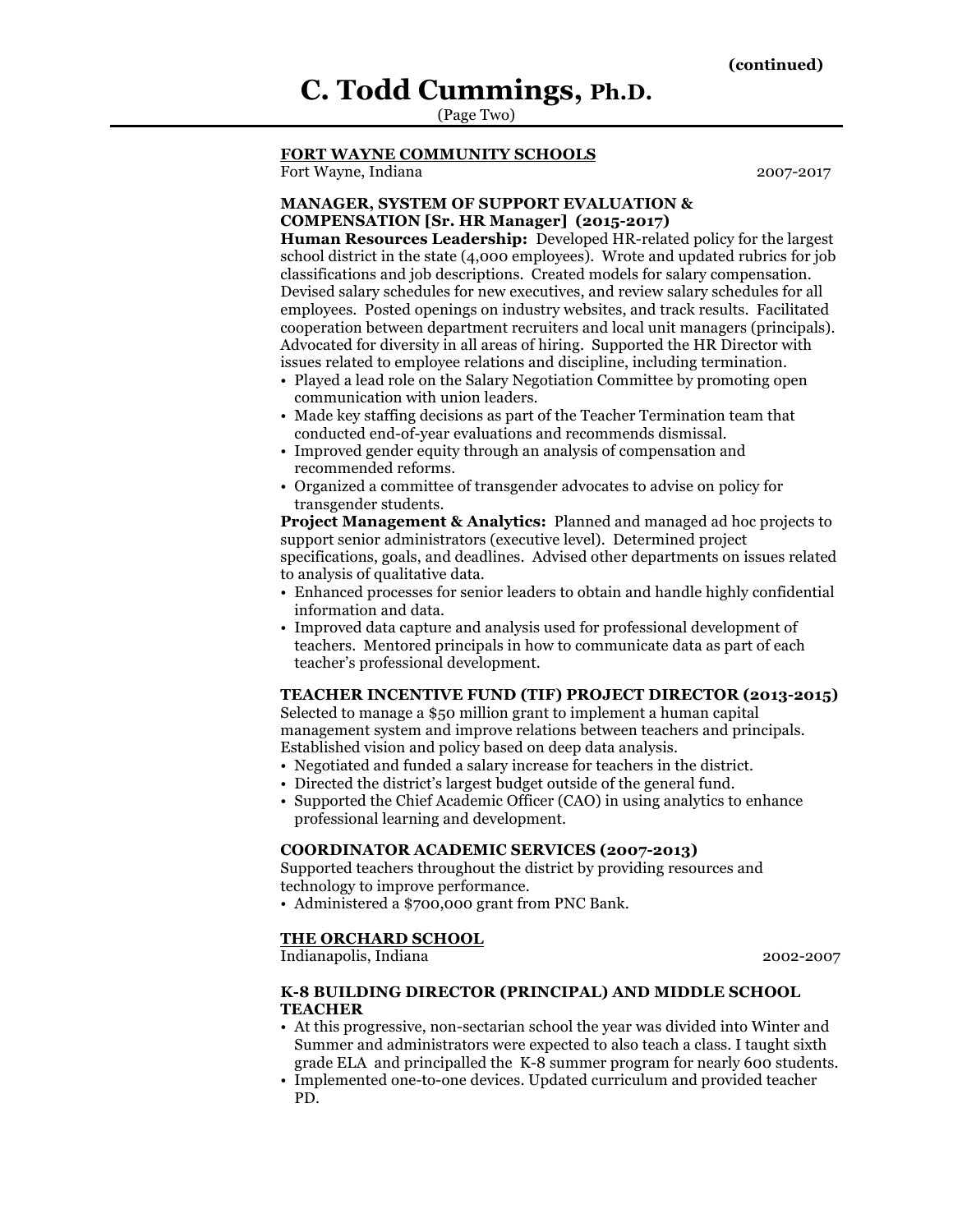|                                       | <b>WESTERN SCHOOL CORPORATION</b><br>Russiaville, Indiana                                                                                                                                                                                                                      | 1997-2002 |
|---------------------------------------|--------------------------------------------------------------------------------------------------------------------------------------------------------------------------------------------------------------------------------------------------------------------------------|-----------|
|                                       | MIDDLE SCHOOL TEACHER<br>• Taught eighth grade ELA and coached various sports.                                                                                                                                                                                                 |           |
| <b>EDUCATION</b>                      | <b>HARVARD UNIVERSITY</b><br>Certificate: Strategic Data Project (SDP)<br>• Capstone: Increasing the Reliability and Validity of Teacher Evaluation                                                                                                                            | 2015      |
|                                       | <b>INDIANA STATE UNIVERSITY</b><br>Ph.D., Education Leadership, Administration, & Foundations                                                                                                                                                                                  | 2008      |
|                                       | <b>INDIANA UNIVERSITY</b><br>M.S., Educational Administration                                                                                                                                                                                                                  | 2005      |
|                                       | <b>LIBERTY UNIVERSITY</b><br>B.A., Political Science                                                                                                                                                                                                                           | 1991      |
| <b>PRESENTATIONS</b><br>International | Cummings, C. T. (2008, May). The fan letters of Ryan White: The stigma of<br>disclosure. Presentation at the annual conference of The International Congress<br>of Qualitative Inquiry, Champaign-Urbana, IL.                                                                  |           |
| National                              | Cummings, C.T., Spells, K. (2019, February) Restructuring in Difficult Times:<br>Collaboration for Student Success. Presentation at the annual conference of the<br>AASA: The Superintendent's Association, Los Angeles, CA.                                                   |           |
|                                       | Cain, L., Cummings, C.T., MacQueen, K.C., Psencik, K. (2015, December). Inter-<br>rater Reliability in a Learning System. Presentation at the annual conference of<br>Learning Forward. Washington, D.C.                                                                       |           |
|                                       | Cain, L., Cummings, C.T., Mullin, L. (2014, November). Best Practice in<br>Professional Development: Professional Educators Initiative. Presentation at<br>the annual conference of the Mid-Western Educational Research Association<br>(MWERA). Evanston, IL.                 |           |
|                                       | Cummings, C. T. (2011, April). Lessons from the sympathy notes of Jeanne<br>White-Ginder. Presentation at the annual conference of the Rural Center for<br>AIDS/STD Prevention. Bloomington, IN.                                                                               |           |
|                                       | Cummings, C. T. (2010, January). The Future is Now and We're Planning for It.<br>Presentation at the annual conference of the Center for Work at the University of<br>Wisconsin-Madison, Madison, WI.                                                                          |           |
|                                       | Butler, A., Cummings, C. T. (2009, October). Building Collaboration between<br>Fine Arts Organizations and Public Schools. Presentation at the annual<br>conference of the National Middle School Association (NMSA), Indianapolis, IN.                                        |           |
|                                       | Cummings, C. T. (2009, April). Students with HIV/AIDS in the classroom:<br>Lessons from the fan letters of Ryan White and the sympathy notes of Jeanne<br>White-Ginder. Presentation at the annual conference of the Rural Center for<br>AIDS/STD Prevention. Bloomington, IN. |           |
|                                       | Cummings, C. T. (2009, November). Educating students with HIV/AIDS:<br>Lessons from Ryan and Jeanne White's letter's. Presentation at the annual<br>conference of the National Middle School Association (NMSA). Indianapolis, IN.                                             |           |
|                                       | Cummings, C. T. (2008, February). The fan letters of Ryan White: Implications<br>for Prevention. Presentation at the annual conference of the Indiana University<br>School of Public Health. Indianapolis, IN.                                                                 |           |